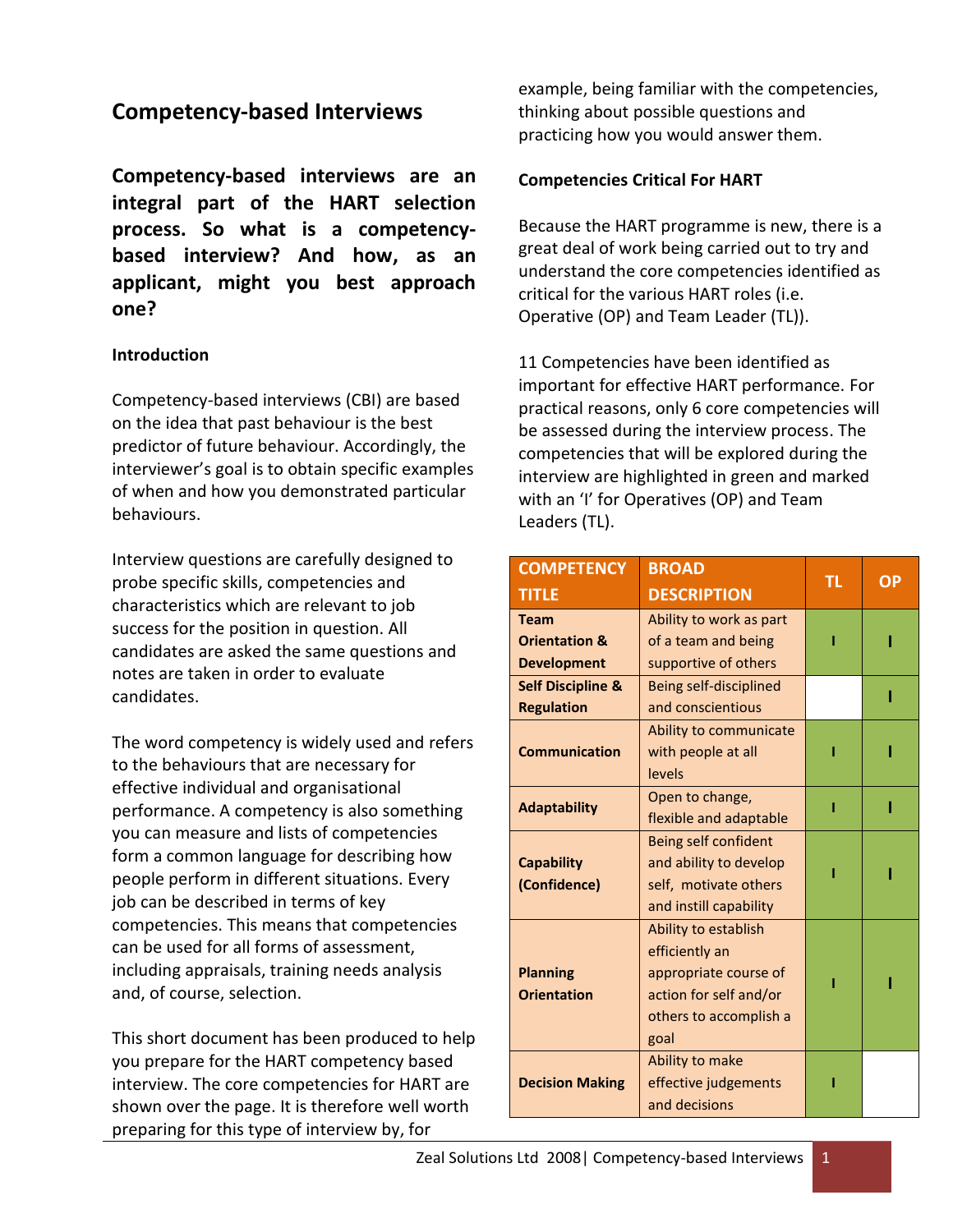# **Examples of competency questions**

### **Adaptability**

How quickly and how positively will you adapt to changes in work practices, work roles and work environments?

*Q. Tell me about a time when you had to change your point of view or your plans to take into account new information or changing priorities.*

### **Communication**

As a HART member you will need to communicate in an engaging and convincing way both to your Service work colleagues as well as to other multi-agency partners?

*Q. Tell me about a time when you really had to pay attention to what someone else was saying, actively seeking to understand their message.*

#### **Team orientation & development**

The success of HART is dependent upon staff working well together in teams. Being socially competent and able to build and maintain relationships in and beyond the workplace is critical.

. *Q. Describe a situation in which you were a member (not a leader) of a team, and a conflict arose within the team. What did you do?*

# **Preparing for competency-based**

#### **Interviews**

To prepare for competency-based interviews, first review the recruitment information (i.e. job description, person specification, etc.) carefully. The person specification will outline the skills and competencies required for the HART role.

Next, identify the situations and experiences that you will refer to in the interview to demonstrate these skills and traits. Competency-focused, well-structured answers are extremely powerful and will impress the interviewer.

To support your preparation for the interview you should also consider revisit the **selfassessment questionnaire** that was contained within the recruitment pack. Looking through the questionnaire will help you to think in a way that is needed for competency interviews. It will also help you to practice your answers.

When considering your answers think carefully about how you can structure your response to give the interviewer the best possible chance to learn about you, your knowledge, skills and abilities.

The CBI model will provide a structure to support your answers:

**Circumstance** - describe the circumstance (e.g. situation, task, problem, etc.) that you have encountered

**Behaviour** - describe the action you took, obstacles that you had to overcome, etc.

**Impact -** highlight outcomes achieved or any important learning as a direct consequence of your actions

### *Example interview question*

*Describe a situation in which you were a member (not a leader) of a team, and a conflict arose within the team. What did you do?*

Describe the **C**ircumstance (e.g. situation, task, problem, etc) briefly. Most of your answers should focus on your **B**ehaviour – that is what *you* actually did and the **I**mpact (or results,